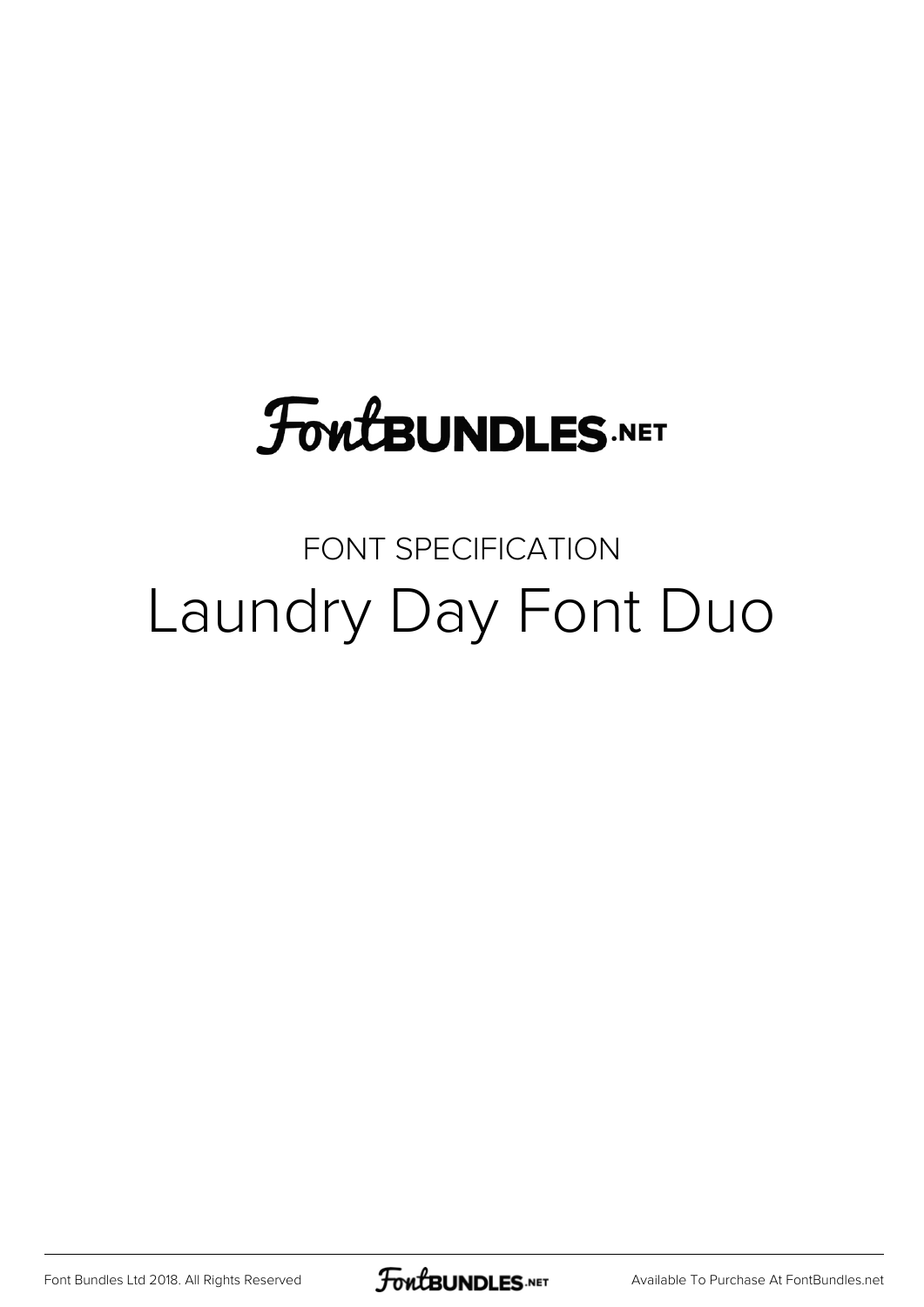#### Laundry Day - Regular

**Uppercase Characters** 

$$
G \otimes C \otimes C \otimes F \otimes H \otimes T \otimes T \otimes T \otimes T \otimes T
$$

Lowercase Characters

**Numbers** 

 $0$  1 2  $\bar{0}$  4  $\bar{0}$  6 7  $\bar{0}$  9

Punctuation and Symbols

|  |                                                                                                                                                                                                                                                                                                                                                                                                              | $# \qquad \int \qquad \eta_0 \qquad \oint$ |  | $($ $)$ |  |
|--|--------------------------------------------------------------------------------------------------------------------------------------------------------------------------------------------------------------------------------------------------------------------------------------------------------------------------------------------------------------------------------------------------------------|--------------------------------------------|--|---------|--|
|  | $+$ , $-$ . $\vdots$ ; $\langle$ =                                                                                                                                                                                                                                                                                                                                                                           |                                            |  |         |  |
|  | $\begin{array}{ccccccccccccc} \searrow & & \hat{a} & & \hat{a} & & \hat{a} & & \hat{a} & & \hat{a} & & \hat{a} & & \hat{a} & & \hat{a} & & \hat{a} & & \hat{a} & & \hat{a} & & \hat{a} & & \hat{a} & & \hat{a} & & \hat{a} & & \hat{a} & & \hat{a} & & \hat{a} & & \hat{a} & & \hat{a} & & \hat{a} & & \hat{a} & & \hat{a} & & \hat{a} & & \hat{a} & & \hat{a} & & \hat{a} & & \hat{a} & & \hat{a} & & \hat$ |                                            |  |         |  |
|  |                                                                                                                                                                                                                                                                                                                                                                                                              |                                            |  |         |  |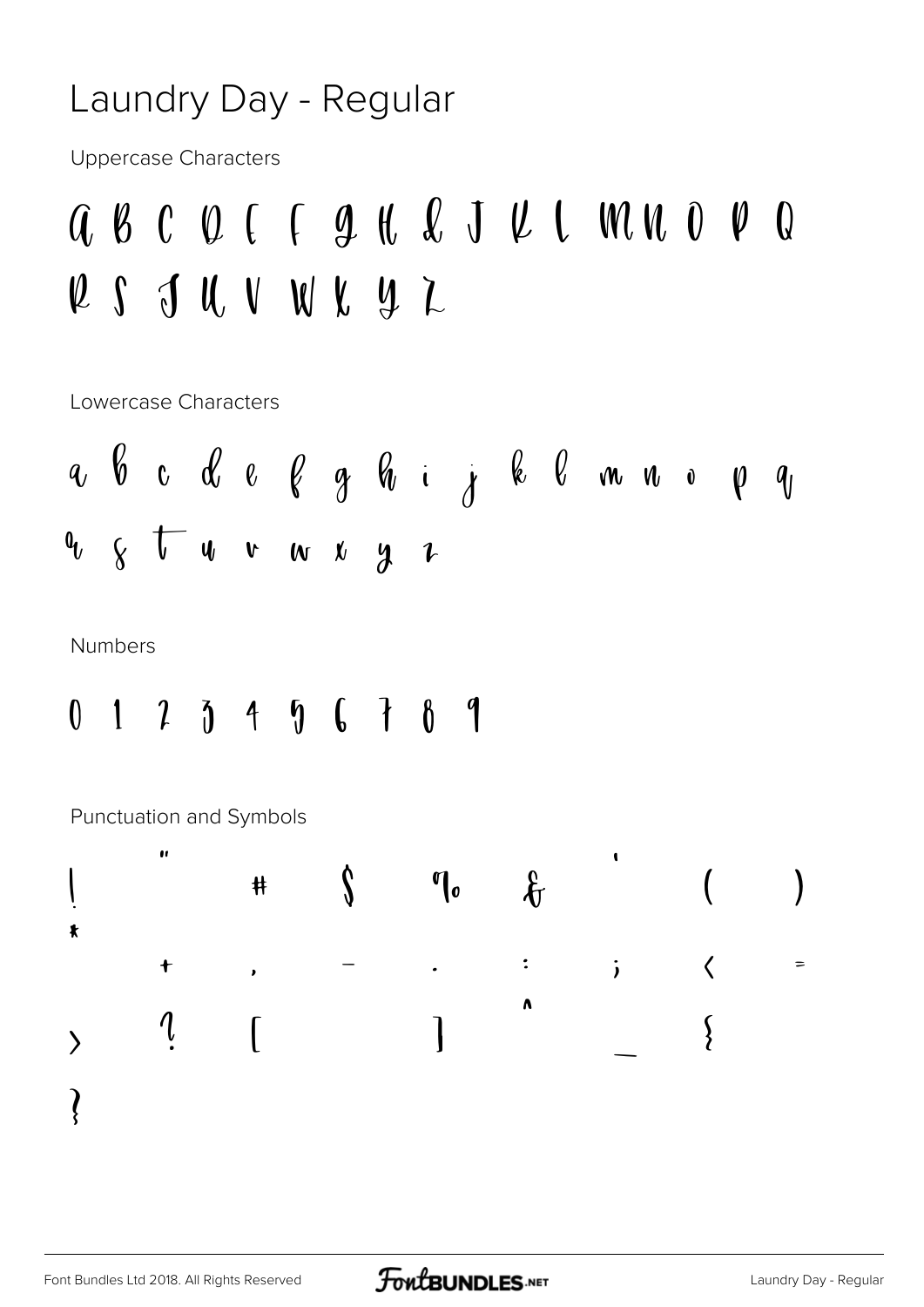

All Other Glyphs

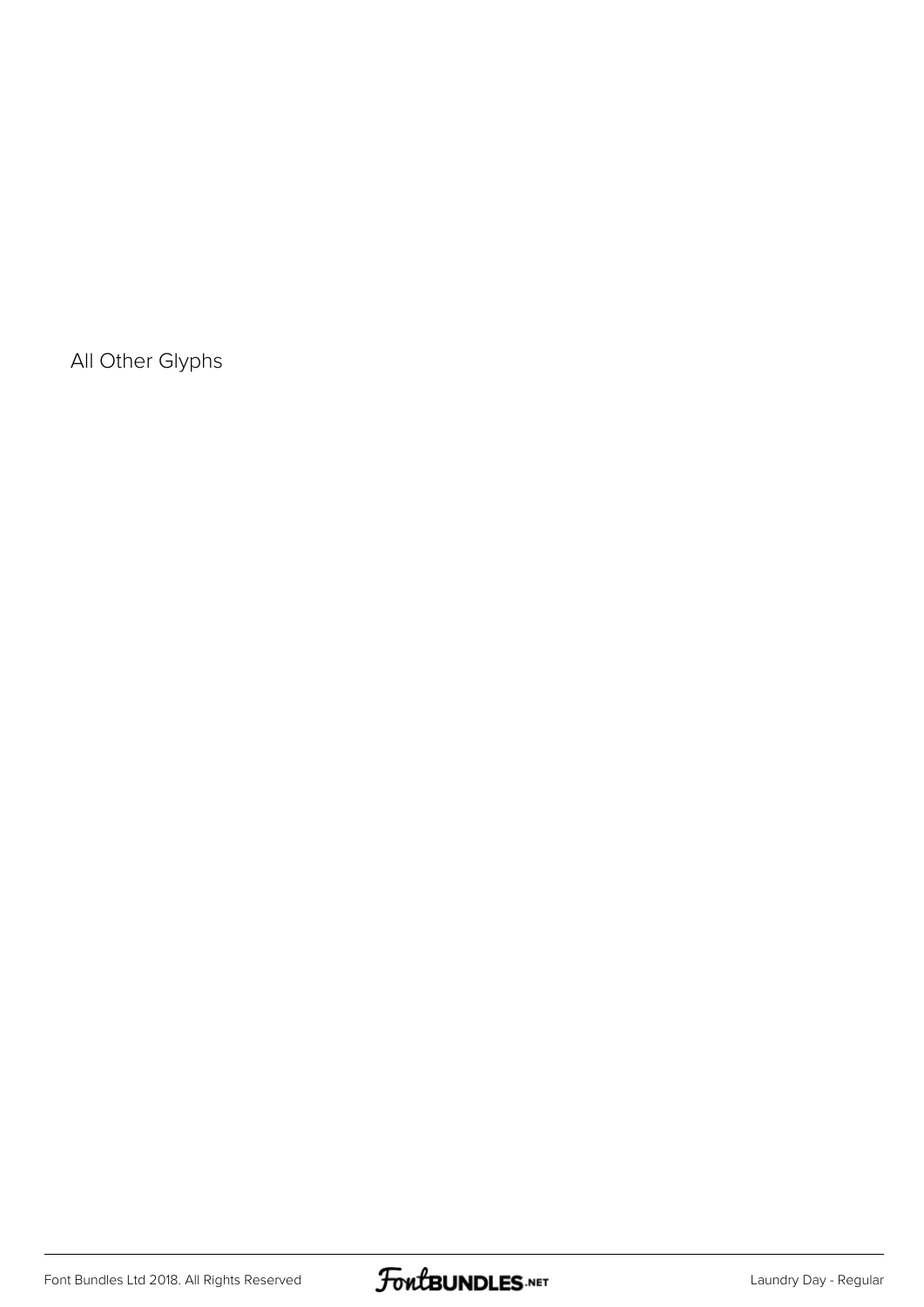

ÿ

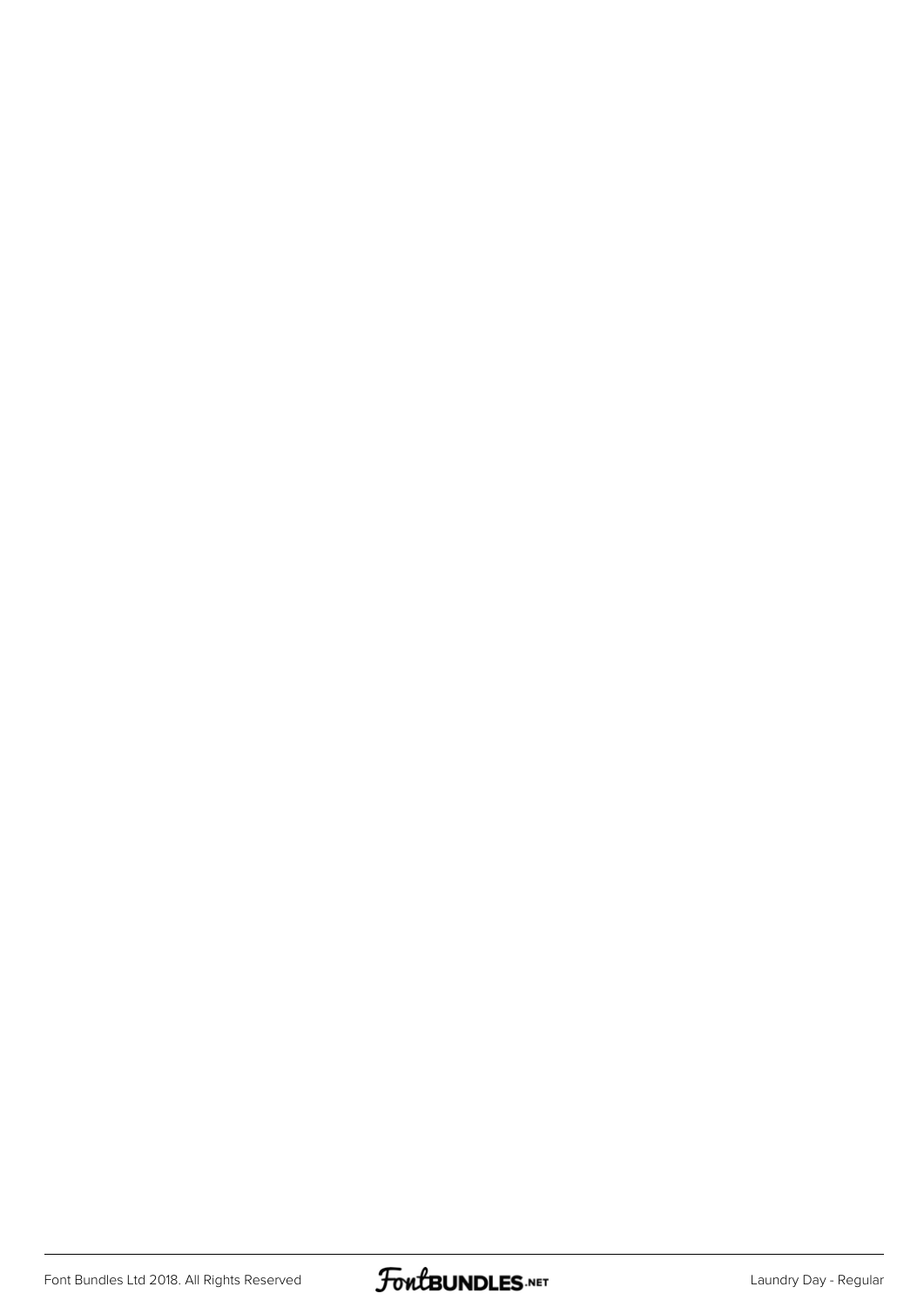Laundry Day Print - Regular

**Uppercase Characters** 

### ABCDEFGHIJKLMNOPQ RSTUVWX92

Lowercase Characters

## ABCDEFGHIJKLMNOPQ RSTUVWX92

**Numbers** 

#### 0123456789

Punctuation and Symbols

|  |  | $\frac{1}{2}$ " # \$ % & ' ( ) |  |  |
|--|--|--------------------------------|--|--|
|  |  | $+$ , - . : ; < =              |  |  |
|  |  | $> ? [ ) ]^{\wedge} _{-} \{  $ |  |  |
|  |  | $\}$ j $\phi$ £ ¤ \ i § "      |  |  |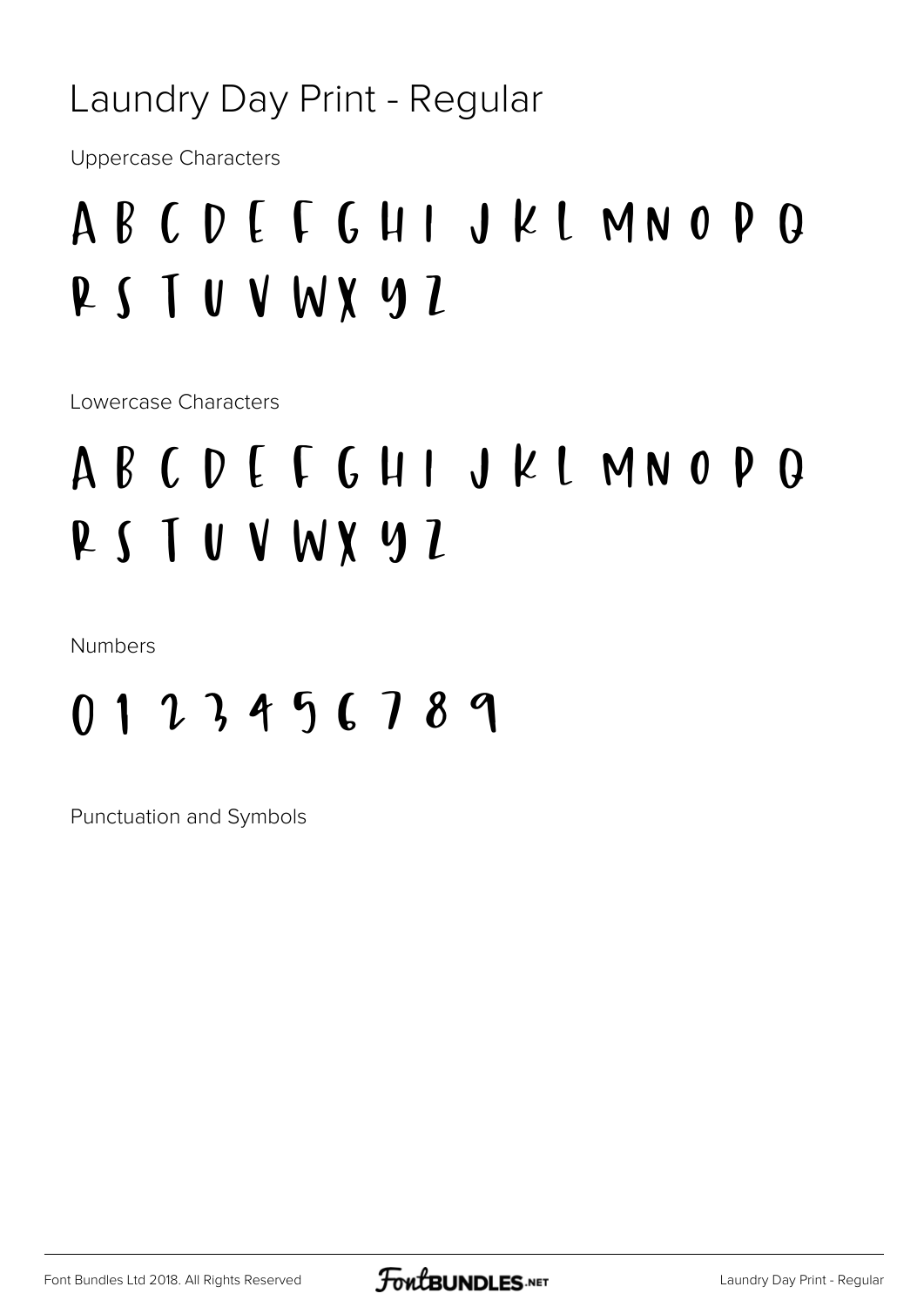

All Other Glyphs

|  | A A A A A A Æ C E                                                                         |  |  |  |
|--|-------------------------------------------------------------------------------------------|--|--|--|
|  |                                                                                           |  |  |  |
|  | $\begin{array}{ccccccccccccccccccccc} 0 & 0 & 0 & 0 & 0 & \times & 0 & 0 & 0 \end{array}$ |  |  |  |
|  | $U$ $U$ $Y$ $D$ $S$ $A$ $A$ $A$ $A$                                                       |  |  |  |
|  | AAæCEEEI                                                                                  |  |  |  |